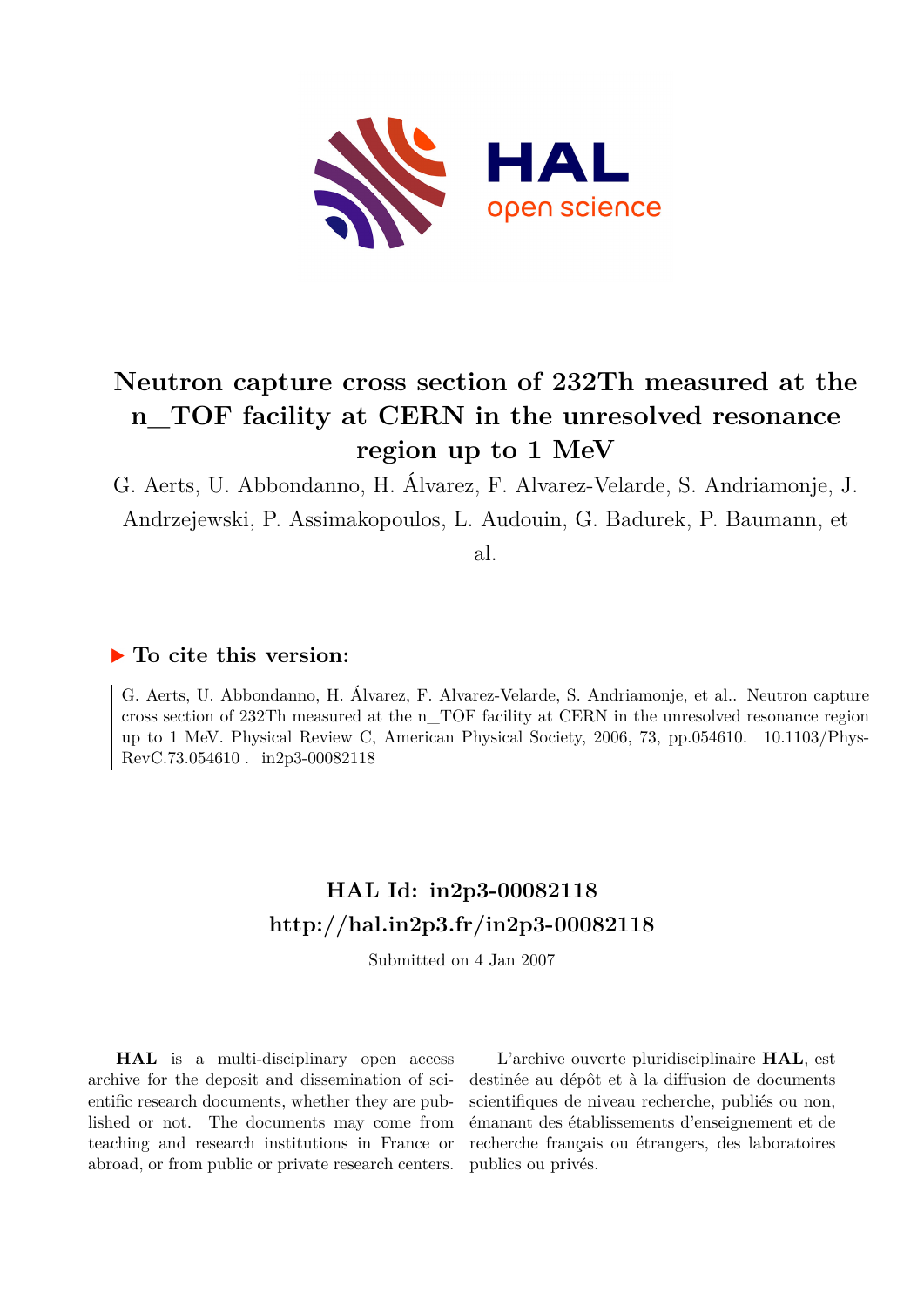### The neutron capture cross section of  $^{232}$ Th measured at the n\_TOF facility at CERN in the unresolved resonance region up to 1 MeV

G. Aerts,<sup>1</sup> U. Abbondanno,<sup>2</sup> H. Álvarez,<sup>3</sup> F. Alvarez-Velarde,<sup>4</sup> S. Andriamonje,<sup>1</sup> J. Andrzejewski,<sup>5</sup> P. Assimakopoulos,<sup>6</sup> L. Audouin,<sup>7</sup> G. Badurek,<sup>8</sup> P. Baumann,<sup>9</sup> F. Bečvář,<sup>10</sup> E. Berthoumieux,<sup>1</sup> F. Calviño,<sup>11</sup> D. Cano-Ott,<sup>4</sup> R. Capote,<sup>12, 13</sup> A. Carrillo de Albornoz,<sup>14</sup> P. Cennini,<sup>15</sup> V. Chepel,<sup>16</sup> E. Chiaveri,<sup>15</sup> N. Colonna,<sup>17</sup> G. Cortes,<sup>11</sup> A. Couture,<sup>18</sup> J. Cox,<sup>18</sup> M. Dahlfors,<sup>15</sup> S. David,<sup>9</sup> I. Dillman,<sup>7</sup> R. Dolfini,<sup>19</sup> C. Domingo-Pardo,<sup>20</sup> W. Dridi,<sup>1</sup> I. Duran,<sup>3</sup> C. Eleftheriadis,<sup>21</sup> M. Embid-Segura,<sup>4</sup> L. Ferrant,<sup>22</sup> A. Ferrari,<sup>15</sup> R. Ferreira-Marques,<sup>16</sup> L. Fitzpatrick,<sup>15</sup> H. Frais-Koelbl,<sup>23</sup> K. Fujii,<sup>2</sup> W. Furman,<sup>24</sup> I. Goncalves,<sup>16</sup> E. Gonzalez-Romero,<sup>4</sup> A. Goverdovski,<sup>25</sup> F. Gramegna,<sup>26</sup> E. Griesmayer,<sup>23</sup> C. Guerrero,<sup>4</sup> F. Gunsing,1, <sup>∗</sup> B. Haas,<sup>27</sup> R. Haight,<sup>28</sup> M. Heil,<sup>7</sup> A. Herrera-Martinez,<sup>15</sup> M. Igashira,<sup>29</sup> S. Isaev,<sup>22</sup> E. Jericha,<sup>8</sup> F. Käppeler,<sup>7</sup> Y. Kadi,<sup>15</sup> D. Karadimos,<sup>6</sup> D. Karamanis,<sup>6</sup> M. Kerveno,<sup>9</sup> V. Ketlerov,<sup>25,15</sup> P. Koehler,<sup>30</sup> V. Konovalov,<sup>24,15</sup> E. Kossionides,<sup>31</sup> M. Krtička,<sup>10</sup> C. Lamboudis, <sup>21</sup> H. Leeb, <sup>8</sup> A. Lindote, <sup>16</sup> I. Lopes, <sup>16</sup> M. Lozano, <sup>13</sup> S. Lukic, <sup>9</sup> J. Marganiec, <sup>5</sup> L. Marques, <sup>14</sup> S. Marrone,<sup>17</sup> P. Mastinu,<sup>26</sup> A. Mengoni,<sup>23, 15</sup> P.M. Milazzo,<sup>2</sup> C. Moreau,<sup>2</sup> M. Mosconi,<sup>7</sup> F. Neves,<sup>16</sup> H. Oberhummer,<sup>8</sup> S. O'Brien,<sup>18</sup> M. Oshima,<sup>32</sup> J. Pancin,<sup>1</sup> C. Papachristodoulou,<sup>6</sup> C. Papadopoulos,<sup>33</sup> C. Paradela,<sup>3</sup> N. Patronis,<sup>6</sup> A. Pavlik,<sup>34</sup> P. Pavlopoulos,<sup>35</sup> L. Perrot,<sup>1</sup> M.T. Pigni,<sup>8</sup> R. Plag,<sup>7</sup> A. Plompen,<sup>36</sup> A. Plukis,<sup>1</sup> A. Poch,<sup>11</sup> C. Pretel,<sup>11</sup> J. Quesada,<sup>13</sup> T. Rauscher,<sup>37</sup> R. Reifarth,<sup>28</sup> M. Rosetti,<sup>38</sup> C. Rubbia,<sup>19</sup> G. Rudolf,<sup>9</sup> P. Rullhusen,<sup>36</sup> J. Salgado,<sup>14</sup> L. Sarchiapone,<sup>15</sup> I. Savvidis,<sup>21</sup> C. Stephan,<sup>22</sup> G. Tagliente,<sup>17</sup> J.L. Tain,<sup>20</sup> L. Tassan-Got,<sup>22</sup> L. Tavora,<sup>14</sup> R. Terlizzi,<sup>17</sup> G. Vannini,<sup>39</sup> P. Vaz,<sup>14</sup> A. Ventura,<sup>38</sup> D. Villamarin,<sup>4</sup> M.C. Vincente,<sup>4</sup> V. Vlachoudis,<sup>15</sup> R. Vlastou,<sup>33</sup> F. Voss,<sup>7</sup> S. Walter,<sup>7</sup> H. Wendler,<sup>15</sup> M. Wiescher,<sup>18</sup> and K. Wisshak<sup>7</sup> (The n TOF Collaboration)  ${}^{1}$ CEA/Saclay - DSM/DAPNIA, Gif-sur-Yvette, France 2 Istituto Nazionale di Fisica Nucleare, Trieste, Italy  $3$ Universidade de Santiago de Compostela, Spain <sup>4</sup>Centro de Investigaciones Energeticas Medioambientales y Technologicas, Madrid, Spain <sup>5</sup>University of Lodz, Lodz, Poland  $<sup>6</sup> University$  of Ioannina, Greece</sup>  $7$ Forschungszentrum Karlsruhe GmbH (FZK), Institut für Kernphysik, Germany  $8$ Atominstitut der Österreichischen Universitäten, Technische Universität Wien, Austria

 $^{9}$ Centre National de la Recherche Scientifique/IN2P3 - IReS, Strasbourg, France

 $10$ Charles University, Prague, Czech Republic

<sup>11</sup>Universitat Politecnica de Catalunya, Barcelona, Spain

<sup>12</sup>International Atomic Energy Agency, NAPC/Nuclear Data Section, Vienna, Austria

 $13$ Universidad de Sevilla, Spain

 $14$ Instituto Tecnológico e Nuclear(ITN), Lisbon, Portugal

 $15$ CERN, Geneva, Switzerland

 $16$ LIP - Coimbra  $6$  Departamento de Fisica da Universidade de Coimbra, Portugal

 $\gamma$ Istituto Nazionale di Fisica Nucleare, Bari, Italy

<sup>18</sup>University of Notre Dame, Notre Dame, USA

 $19$ Università degli Studi Pavia, Pavia, Italy

 $^{20}$ Instituto de Física Corpuscular, CSIC-Universidad de Valencia, Spain

<sup>21</sup>Aristotle University of Thessaloniki, Greece

<sup>22</sup>Centre National de la Recherche Scientifique/IN2P3 - IPN, Orsay, France

<sup>23</sup>International Atomic Energy Agency (IAEA), Nuclear Data Section, Vienna, Austria

<sup>24</sup> Joint Institute for Nuclear Research, Frank Laboratory of Neutron Physics, Dubna, Russia

 $^{25}$ Institute of Physics and Power Engineering, Kaluga region, Obninsk, Russia

 $^{26}$ Istituto Nazionale di Fisica Nucleare(INFN), Laboratori Nazionali di Legnaro, Italy

 $27$ Centre National de la Recherche Scientifique/IN2P3 - CENBG, Bordeaux, France

 $^{28}$ Los Alamos National Laboratory, New Mexico, USA

<sup>29</sup>Tokyo Institute of Technology, Tokyo, Japan

 $30Oak$  Ridge National Laboratory, Physics Division, Oak Ridge, USA

 $$^{31}NCSR$,$  Athens, Greece

<sup>32</sup>Japan Atomic Energy Research Institute, Tokai-mura, Japan

 $333$ National Technical University of Athens, Greece

 $34$ Institut für Isotopenforschung und Kernphysik, Universität Wien, Austria

 $35P$ ôle Universitaire Léonard de Vinci, Paris La Défense, France

 $^{36}CEC\mbox{-}JRC\mbox{-}IRMM,~Geel,~Belgium$ 

 $37$ Department of Physics and Astronomy - University of Basel, Basel, Switzerland

 $38$ ENEA, Bologna, Italy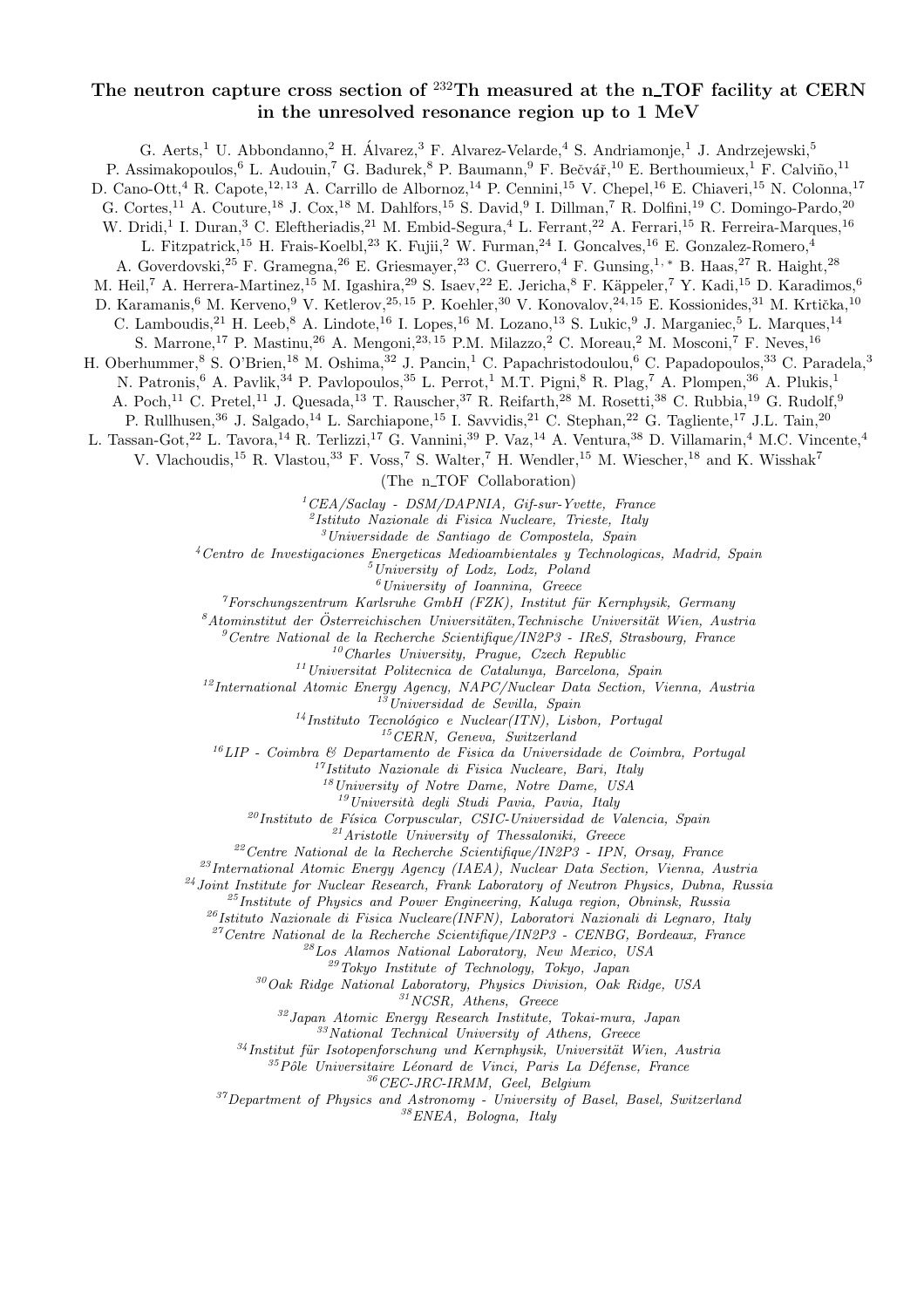#### $39$ Dipartimento di Fisica, Università di Bologna, and Sezione INFN di Bologna, Italy (Dated: April 11, 2006)

We have measured the neutron capture reaction yield of  $^{232}$ Th at the neutron time-of-flight facility n TOF at CERN in the energy range from 1 eV to 1 MeV. The average capture cross section has been extracted in the energy range from 4 keV up to 1 MeV with an overall accuracy better than 4%. An independent IAEA evaluation shows good agreement with the data. The average cross section has been expressed in terms of average resonance parameters using the partial waves  $\ell = 0, 1$ , and 2.

PACS numbers: 25.40.Lw, 25.40.Ny, 28.20.Fc

#### I. INTRODUCTION

Accurate knowledge of neutron-nucleus reaction cross sections is of primary importance for studies of stellar nucleosynthesis [1, 2], fundamental symmetries, [3, 4] and applications of nuclear technology [5–8]. In addition, important information on level densities, a key ingredient in many nuclear structure and reaction models, can be obtained directly from high resolution neutron resonance spectroscopy. Research activities related to for example neutron capture stellar nucleosynthesis, neutroninduced symmetry breaking reactions, but also to applications like the transmutation of nuclear waste, accelerator driven systems (ADS) and the thorium-based nuclear fuel cycle, have pointed out that for many nuclides the available experimental information is of insufficient accuracy or sometimes lacking. Neutron cross section data are available by means of compilations of experimental data [9, 10] or through evaluated nuclear data libraries such as BROND, ENDF, JEFF, and JENDL[11]. The necessary update of these neutron cross section libraries rely on the availability of accurate measurements obtainable at advanced neutron sources.

The low-energy  $p$ -wave resonances in <sup>232</sup>Th have received little attention since they do not contribute significantly to multigroup cross sections. However, large parity-nonconservation effects have been observed in pwave resonances of several isotopes, measured by the asymmetry of the neutron transmission of polarized neutrons on unpolarized nuclei [3, 12]. These effects, in the order of 10<sup>−</sup><sup>7</sup> in nucleon-nucleon interactions, were found to be up to  $10\%$  for  $232$ Th in transmission experiments. [13, 14]. A more precise knowledge of the p-wave neutron widths  $\Gamma_n$  may improve the extraction of the paritynonconserving matrix elements.

The use of thorium in the nuclear fuel cycle for either critical or subcritical systems is nowadays a topic of great interest. This cycle is based on the fertile <sup>232</sup>Th and the fissile  $^{233}$ U, formed by the neutron capture on  $^{232}$ Th and the subsequent beta decays of <sup>233</sup>Th and <sup>233</sup>Pa. An interesting advantage in using this fuel cycle, as compared to the conventional uranium/plutonium cycle, which is currently used in all operating power plants, is related to its low production of high-mass actinides. In the uranium cycle the fuel contains a large fraction of  $^{238}_{92}$ U, which is the seed for the production of higher actinides by successive neutron captures and fast beta decays. The use of the lighter nucleus  $^{232}_{90}$ Th reduces significantly the radiotoxicity of the spent fuel by a much lower build-up of heavy trans-uranium isotopes, in particular plutonium, americium and curium.

The cross section of the <sup>232</sup>Th neutron capture reaction is a crucial input parameter for the design of any nuclear system based on the thorium fuel cycle. The presently available nuclear data libraries for the  $^{232}\text{Th(n,} \gamma)$  cross section are mainly based on less recent and discrepant experiments [15–23]. This situation prompted the new neutron capture experiments carried on recently. Most of them have been performed using the neutron time-offlight technique. Baek *et al.* [24] investigated the gammaray multiplicity and the capture cross section in the energy region between 21.5 and 215 eV. Grigoriev et al. [25] measured the average cross section in the energy region between 10 eV and 10 keV. In the unresolved resonance region, Borella et al. [26] have measured the cross section between 5 and 150 keV. The measurement of Wisshak et al. [27] covered the region between 5 and 225 keV. Finally, Karamanis et al. [28] used the activation technique to measure the capture cross section between 60 keV and 2 MeV. Although considerable improvements could be achieved, the discrepancies in the  $232 \text{Th}(n,\gamma)$  cross section below the fission threshold, i.e. in the important energy range below 1 MeV, could not be removed.

In order to study neutron induced reactions for nuclear technology, nuclear astrophysics, and nuclear structure and reaction physics, a new neutron time-of-flight facility, n TOF, has been recently constructed at CERN, Geneva. This facility has a very high instantaneous neutron flux, which results in a favorable signal to noise ratio for neutron capture experiments of radioactive isotopes. This is a major advantage for a measurement of the  ${}^{232}\mathrm{Th}(\mathrm{n},\gamma)$ cross section. In fact, the high energy gamma rays going up to 2.6 MeV, originating from the beta decay of the daughter product  $^{208}$ Tl, were severely hindering the accuracy of previous capture measurements. This component of the background is strongly reduced in the n\_TOF setup. The second advantage of the n TOF facility is the low duty cycle with a large spacing in time between consecutive time-of-flight bursts, allowing to measure a wide energy range in a single experiment.

<sup>∗</sup>corresponding author: F. Gunsing, gunsing@cea.fr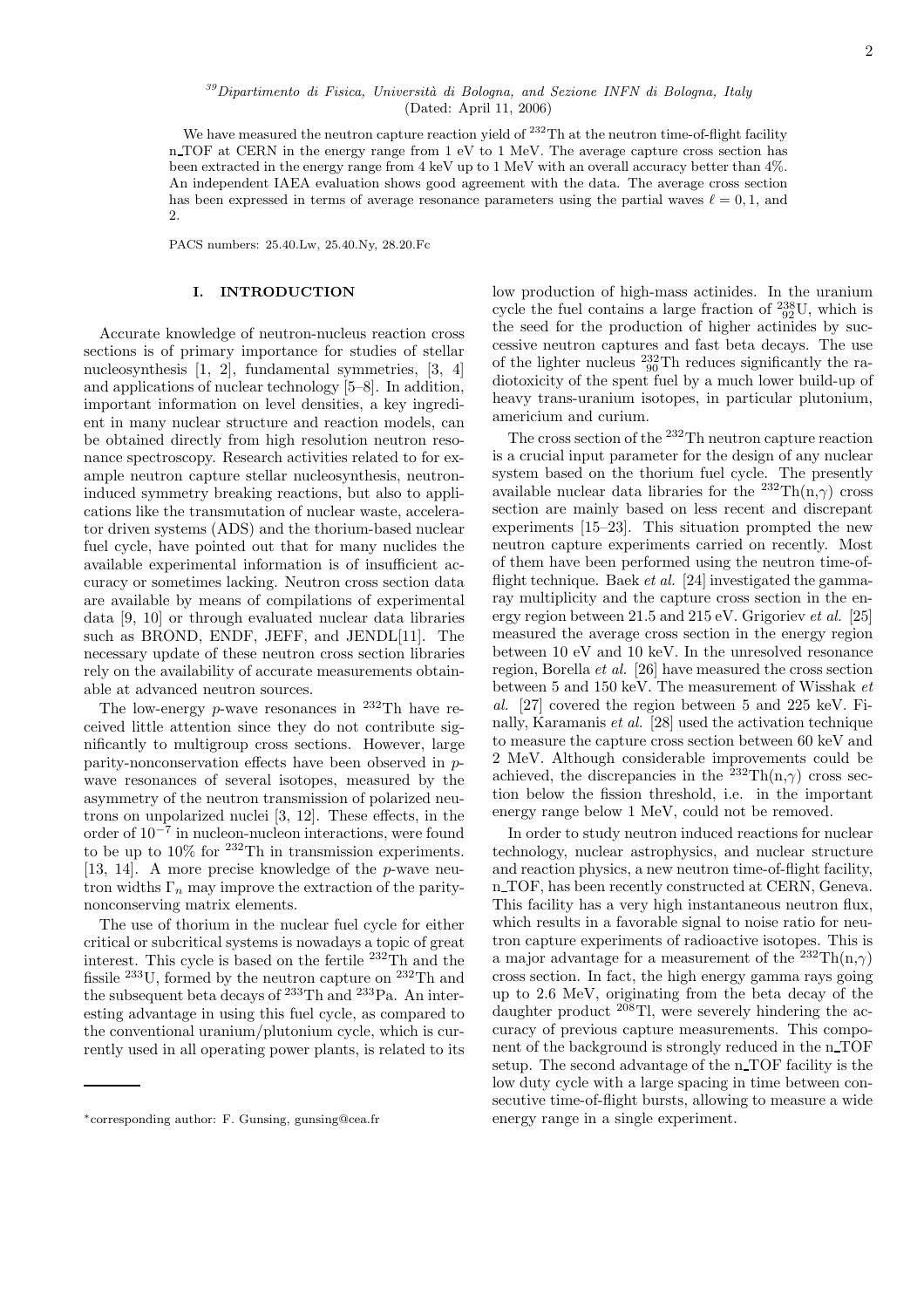We have measured in a single experiment the neutron capture cross section of <sup>232</sup>Th in the neutron energy range from 1 eV to 1 MeV. The analysis procedure and the type of results for the resolved and unresolved resonance region is very different. Therefore the resolved resonance part will be described separately in a later paper [29]. In this paper we give the average cross section in the unresolved resonance region from 4 keV up to 1 MeV. No other measurement has covered this wide energy range in a single experiment. This work has been part of a PhD thesis [30].

#### II. EXPERIMENTAL DETAILS

#### A. The n\_TOF beam and the capture setup

The n TOF facility, based on an idea by Rubbia  $et$ al. [31], became fully operational in May 2002, when the scientific program started. A detailed description of its performances can be found elsewhere [32]. Here we will mention the basic characteristics of the facility. At n TOF, neutrons are produced by spallation reactions induced by a pulsed, 6 ns wide, 20  $GeV/c$  proton beam with up to  $7 \times 10^{12}$  protons per pulse, impinging on a  $80x80x60$  cm<sup>3</sup> lead target. A 5 cm water slab surrounding the lead target serves as a coolant and at the same time as a moderator of the initially fast neutron spectrum, providing a wide energy spectrum from 1 eV to about 250 MeV with a nearly  $1/E$  isolethargic flux dependence up to 1 MeV. An evacuated neutron beam line leads to the experimental area with the capture sample position at 185.2 m from the lead target.

Two collimators are present in the neutron beam, one with a diameter of 13.5 cm placed at 135 m from the lead target and one at 175 m with a diameter of 2 cm for the capture measurements. This collimation results in a nearly symmetric Gaussian-shaped beam profile at the sample position, with an energy dependent standard deviation, which is about 0.77 cm at low neutron energies [33].

At a distance of 145 m a 1.5 T magnet is placed in order to remove the residual charged particles going along the neutron beam line. A previously observed background due to negative muon capture has been drastically reduced by means of a 3 m thick iron shielding located after the sweeping magnet [34, 35]. The neutron beam line extends for an additional 12 m beyond the experimental area to minimize the background from back-scattered neutrons. The repetition period of the proton pulses of 2.4 seconds on average is low enough to prevent any overlapping of neutrons in subsequent cycles.

At the sample position located at a flight length of 185.2 m, two disc-shaped thorium samples with a diameter of 1.5 cm and with a total mass of 2.8037 g and a purity of 99.5% were put together and placed inside a remotely controlled carbon fibre vacuum sample changer. With this sample thickness some low-energy resonances



FIG. 1: (Color online) A schematic view of the horizontal plane of the detectors and sample geometry in the  $^{232} \text{Th}(n,\gamma)$ measurement. Neutrons going through the 5.8 cm inner diameter beam tube are incident on the sample placed in the beam. Two  $C_6D_6$  detectors, each one consisting of a scintillator cell of 12.7 cm in diameter and 7.62 cm high coupled to a photomultiplier, are placed 9.2 cm upstream with respect to the sample center.

are saturated allowing to obtain an absolute normalization of the capture yields. The samples were mounted on thin kapton foils stretched over a carbon fibre frame that was much larger than the neutron beam, thus avoiding neutron scattering from the support. In addition to the thorium samples, we have measured under the same conditions also samples of gold  $(1.33 \text{ g})$  to verify the analysis procedure, and of natural lead  $(2.04 \text{ g})$  to estimate the background due to in-beam photons scattered from the sample. All samples were 15 mm in diameter. The scattered photon spectrum arose mainly from 2.23 MeV gamma rays from neutron capture on hydrogen in the water moderator and coolant surrounding the neutron spallation target.

The sample was viewed by two in-house developed gamma-ray detectors [36], each one consisting of about 1 liter of  $C_6D_6$  liquid scintillator contained in a cylindrical low mass carbon fibre housing, 12.7 cm in diameter and 7.62 cm high. Both carbon and deuterium have a very low neutron capture cross section and therefore do not significantly contribute to the background from samplescattered neutron capture in the detector material. The scintillator was coupled directly, without an intermediate quartz window usually present in this type of detector, to an EMI-9823QKB photomultiplier tube. The detectors were placed perpendicular to the beam, 9.2 cm upstream from the sample center in order to reduce the background due to scattered photons. This geometrical configuration also allows to reduce the effects of the angular distribution from primary neutron capture gamma rays following neutron capture in  $\ell = 1$  p-wave resonances with spin 3/2. The setup of the sample-detector geometry is sketched in figure 1. An in-beam neutron flux monitor [37], consisting of a  ${}^{6}$ Li deposit on a mylar foil and 4 offbeam silicon detectors measuring the particles from the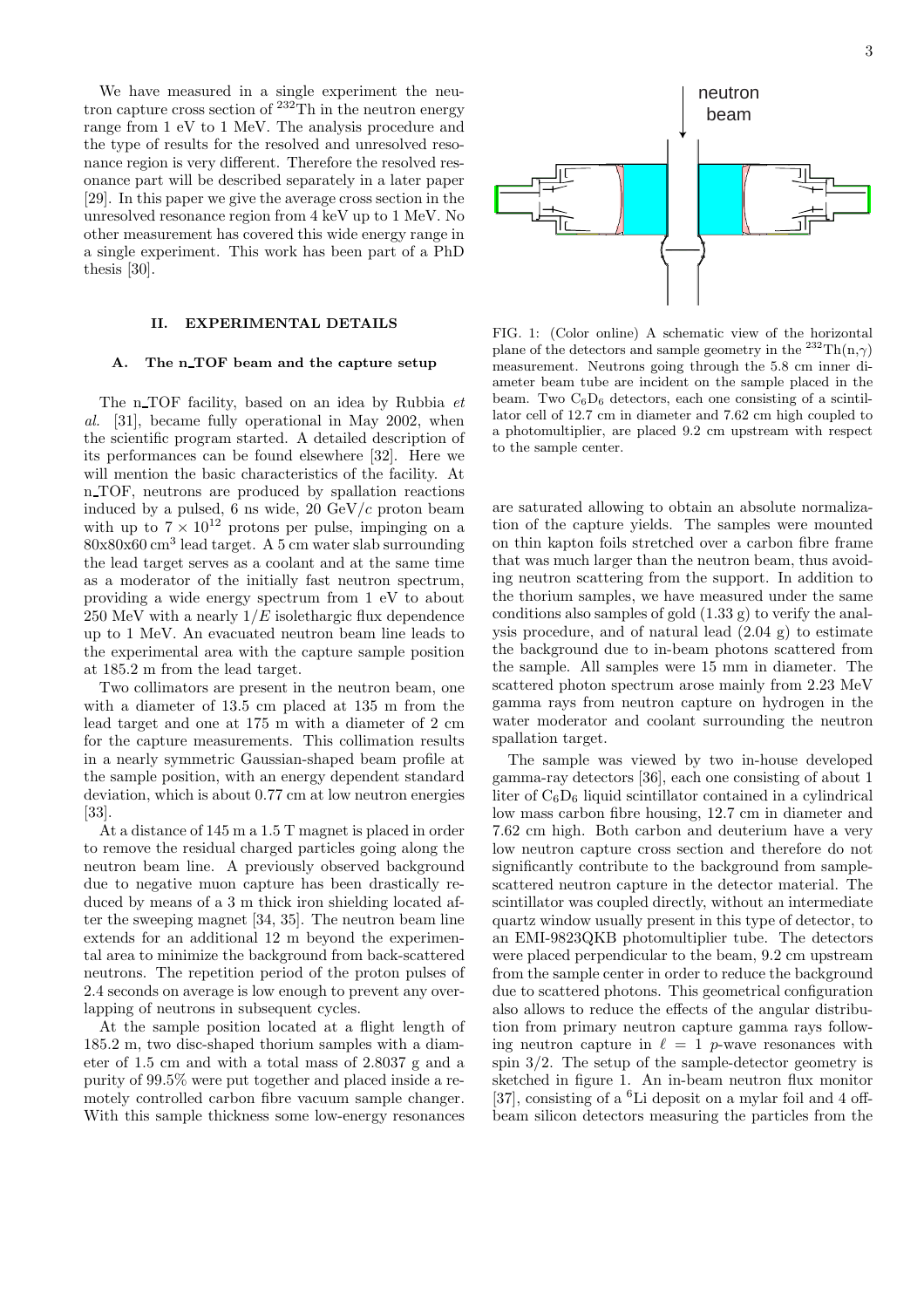

FIG. 2: (Color online) The energy density, multiplied by the kinetic energy, of the total number of neutrons  $\#n$  incident on the sample plane for a standard burst of  $7 \times 10^{12}$  protons as a function of the neutron energy. The energy density is given in units  $dn/d \ln(E) = E \cdot dn/dE$ .

 ${}^6\text{Li}(n,\alpha)$ T reaction, was located about 3 m upstream of the sample position.

The energy density of the number of neutrons crossing the plane perpendicular to the beam at the sample position at 185.2 m for a standard burst of  $7 \times 10^{12}$  protons of 20  $\text{GeV}/c$ , is shown in figure 2 as a function of neutron energy. This quantity will be called neutron flux in the following. The neutron flux is given in isolethargic units  $d\Phi(E)/d\ln E$ . These data are based on a measurement performed with a <sup>235</sup>U loaded parallel plate fission ionization chamber from the Physikalisch-Technische Bundesanstalt in Braunschweig [38]. The raw counting spectra resulting from this flux measurement have statistical uncertainties between 1 and 1.8% per bin (20 bins per decade) in the neutron energy range from 1 keV to 1 MeV. At neutron energies below 1 keV, we used the data from the <sup>6</sup>Li-based in-beam neutron flux monitor [37], with much lower statistical uncertainties. In our analysis of the <sup>232</sup>Th cross section measurement, the absolute normalization of the capture yields is obtained independently from a low-energy saturated resonance. Therefore, the absolute value of the flux is not necessary but only its relative energy dependence from approximately 1 eV up to 1 MeV is used in the analysis. We estimate this value to be 2% at maximum based on the matching of the flux obtained from the  ${}^{6}$ Li neutron monitor and the <sup>235</sup>U fission chamber around 1 keV. The electric signals from the photomultipliers of the detectors were sampled with a frequency of 0.5 GHz, during 16 ms after each proton pulse, with 8 bit resolution using an Acqiris Cougar 2010-4 flash ADC. The raw data for each pulse were transferred to the CERN's central data recording system for off-line analysis. The pulse repetition interval was at minimum 1.2 s. For each event the pulse height, proportional to the deposited energy in the  $C_6D_6$  detector, and the neutron time-of-flight were extracted from the recorded signals. An effective threshold of 160 keV detected energy resulted from the pulse extraction for this case. More details on the data acquisition system can be found in reference [39].

The use of flash ADCs for the data acquisition reduces the dead time to an effective value of about 25 nanoseconds, related to the software for pulse extraction. The effect does not exceed 2% below 500 keV, except for large local count rates as in the peaks of large resonances. In the off-line event processing we applied a fixed dead time of 30 ns, for which the count rate was corrected. When an event was observed in one of the two detectors, all events occurring within 30 ns in both detectors were discarded in order to eliminate coincidence counting.

#### B. Determination of the capture yield

The capture yield  $Y(E_n)$ , which is the fraction of the number of incident neutrons  $\Phi(E_n)$  with energy  $E_n$  incident on the sample that leads to a capture event, cannot be determined in a straightforward way from the observed time-of-flight spectra  $C_{obs}(E_n)$ . In fact, without considering background, this is given by

$$
C_{\text{obs}}(E_n) = \Phi(E_n) Y(E_n) \epsilon_c \tag{1}
$$

where the efficiency  $\epsilon_c$  for detecting the capture event depends in a complex way on the emitted gamma-ray spectrum when using a low efficiency detector like the  $C_6D_6$ detectors of this experiment. The gamma-ray spectrum is different for each isotope and for a given isotope differs from one resonance to another. The neutron capture event is characterized by the de-excitation of the the compound nucleus by emission of one or more gamma rays. A calculation with a simulation code [40] indicates that the multiplicity of the <sup>233</sup>Th compound decay is  $\approx 3$  and goes through a cascade onto the several tens of thousands of available levels, like most medium and heavy mass nuclei. To circumvent this problem it is preferable to have the detector efficiency proportional to the gamma-ray energy  $E_{\gamma}$  and a detection efficiency low enough to detect at most one gamma ray of the cascade. In that case the efficiency for the cascade can be shown to be proportional to the total gamma energy released in the capture event  $\epsilon_c = kE_c$  with proportionality k, and it is therefore independent from the details of the gamma decay path. The gamma-ray efficiency is related to the detector response function  $r_{\gamma}$  by  $\epsilon_{\gamma} = \int r_{\gamma}(E_d) dE_d$ . The energy deposited in the detector  $E_d$  is in general not proportional to  $E_\gamma$ but this can be introduced artificially by modifying the response function using a weighting function  $W(E_d)$  such that

$$
\epsilon_{\gamma} = \int W(E_d) r_{\gamma}(E_d) dE_d = kE_{\gamma} . \tag{2}
$$

This method, known as the pulse height weighting technique (PHWT), is described extensively elsewhere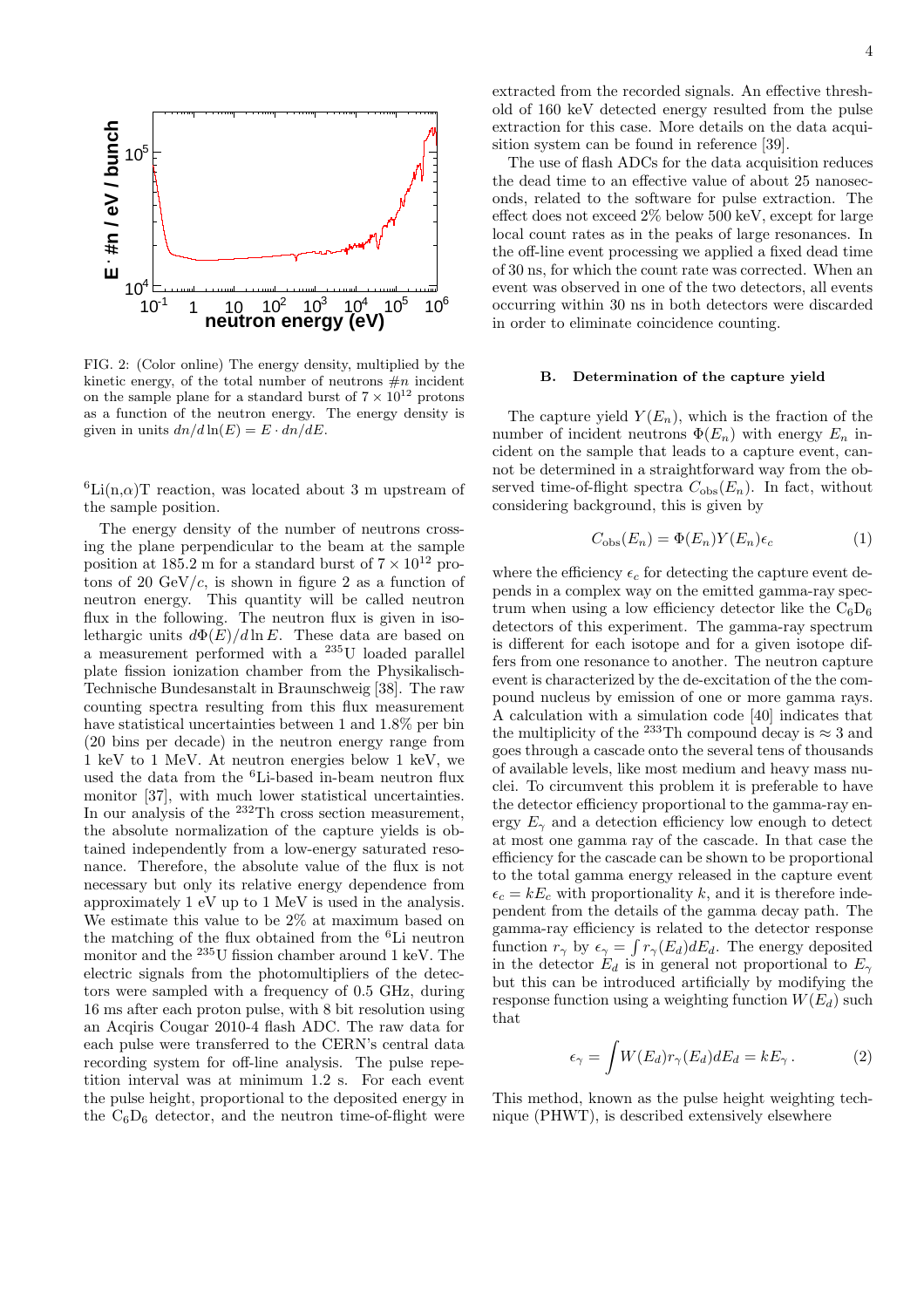[41–43]. The weighting function can be accurately derived using Monte Carlo simulations of the detector response to different mono-energetic gamma rays. In the measurement, the detector response function to the neutron capture gamma-ray cascade  $r_{\gamma}(E_d)$  is estimated by the measured count rate spectrum  $R(E_d)$ . Therefore the weighted count rate spectrum can be written as

$$
C_{\rm W}(E_n) = \int R_{\gamma}(E_d) W(E_d) dE_d = \Phi(E_n) Y(E_n) E_c
$$
 (3)

taking the proportionality constant equal to 1 in inverse units of energy. After correction for background, the capture yield can be determined from the weighted count rate spectrum.

The pulse height distribution of the  $C_6D_6$  detectors were calibrated regularly during the experiment using the radioactive sources <sup>137</sup>Cs, <sup>60</sup>Co and a composite source of the alpha-emitter <sup>238</sup>Pu and carbon, giving a 6.13 MeV gamma-ray through the <sup>13</sup>C( $\alpha$ , n)<sup>16</sup>O<sup>\*</sup> reaction.

#### C. Determination of the background

Several components contribute to the background level in our capture measurement. A time independent background comes mainly from the radioactivity of the sample and has been measured with the neutron beam switched off. With the high instantaneous flux of the n TOF installation this background is relevant only at low neutron energies and can be easily subtracted or fitted with the data.

The main source of background in the keV region of neutron energies is generated by the gamma rays present in the beam, which are scattered from the sample and detected in the  $C_6D_6$  detectors. The majority of these gamma rays originated from neutron captures on hydrogen in the water moderator, but other gamma-ray components are present with relative intensities that vary slightly with time-of-flight. In order to quantitatively measure this background component we have performed a series of measurements with a 30 mm thick aluminum neutron black-resonance filter. These filters remove the neutrons from the beam at specific energies, corresponding to large resonances with zero transmission. The level of the background in a measurement with a blackresonance filter corresponds then to level of the valleys in the count rate at the filter resonance energies.

The neutron filter also attenuates the in-beam photons that are scattered from the sample. In order to obtain the background level in the measurement without filters, we have corrected for the attenuation of the inbeam gamma-rays by the filters. This is done by assuming that the shape of the scattered photon background  $B_{\gamma}(t)$  as a function of time of flight t is independent of the sample, an assumption that we have confirmed by Monte Carlo simulations for the present cases. The shape of this background component has been determined by measuring, under the same conditions, a sample of natural lead.



FIG. 3: (Color online) Part of the counting spectrum of the Th sample with the Al filter in the neutron beam together with the fit of the 34.8 keV black resonance of Al. The energy density of the number of counts is given in units  $1/d \ln(E) =$  $E/dE$ .

The  $^{nat}Pb(n,\gamma)$  capture cross section is very low and the reaction rate in the keV neutron energy region is almost entirely due to in-beam sample scattered photons.

Measurements of a lead sample have been taken with and without the filters in the beam. After subtraction of the expected capture yield, which is small compared to the background, we obtained the background for the lead samples. The shape of the background for the lead sample without filters  $B_{\text{Pb}}$  is given by the two exponentials in brackets in eq. (4). From the ratio of the background spectra obtained for the lead sample with  $(B_{\text{PhAl}})$  and without  $(B_{\text{Ph}})$  filters, we determined the attenuation of the gamma rays  $k_2(E_n) = B_{\text{PbAl}}/B_{\text{Pb}}$ . The energy dependence of  $k_2$  reflects the fact that the relative intensities of the in-beam gamma rays change with time-offlight.

For the black resonance of Al at 34.8 keV all neutrons are removed from the beam and the remaining part is the background. A clear dip is visible in the spectrum. We determined the level of the dip due to the black resonance in the spectrum of thorium with the Al filter by fitting the expected shape of the resonance as a perturbation on a smooth reaction yield. The expected shape was calculated as a transmission using the total cross section of Al without the potential scattering contribution. In figure 3 the spectrum  $B_{\text{ThAl}}$  of the Th sample with the Al filter in the beam in the vicinity of the 34.8 keV resonance of Al is shown together with the fit. From the ratio  $k_1 = B_{\text{ThAl}}(34.8)/B_{\text{Pb}}(34.8)$  of this level and the level of the background of lead without a filter we determined the background for the sample of thorium without filter. The uncertainty for the normalization of this background component, obtained from the fit and the variation from different binnings, is 2.5%.

At lower energies a time-of-flight dependent background could be determined in good approximation in between the resonances where the capture yield is very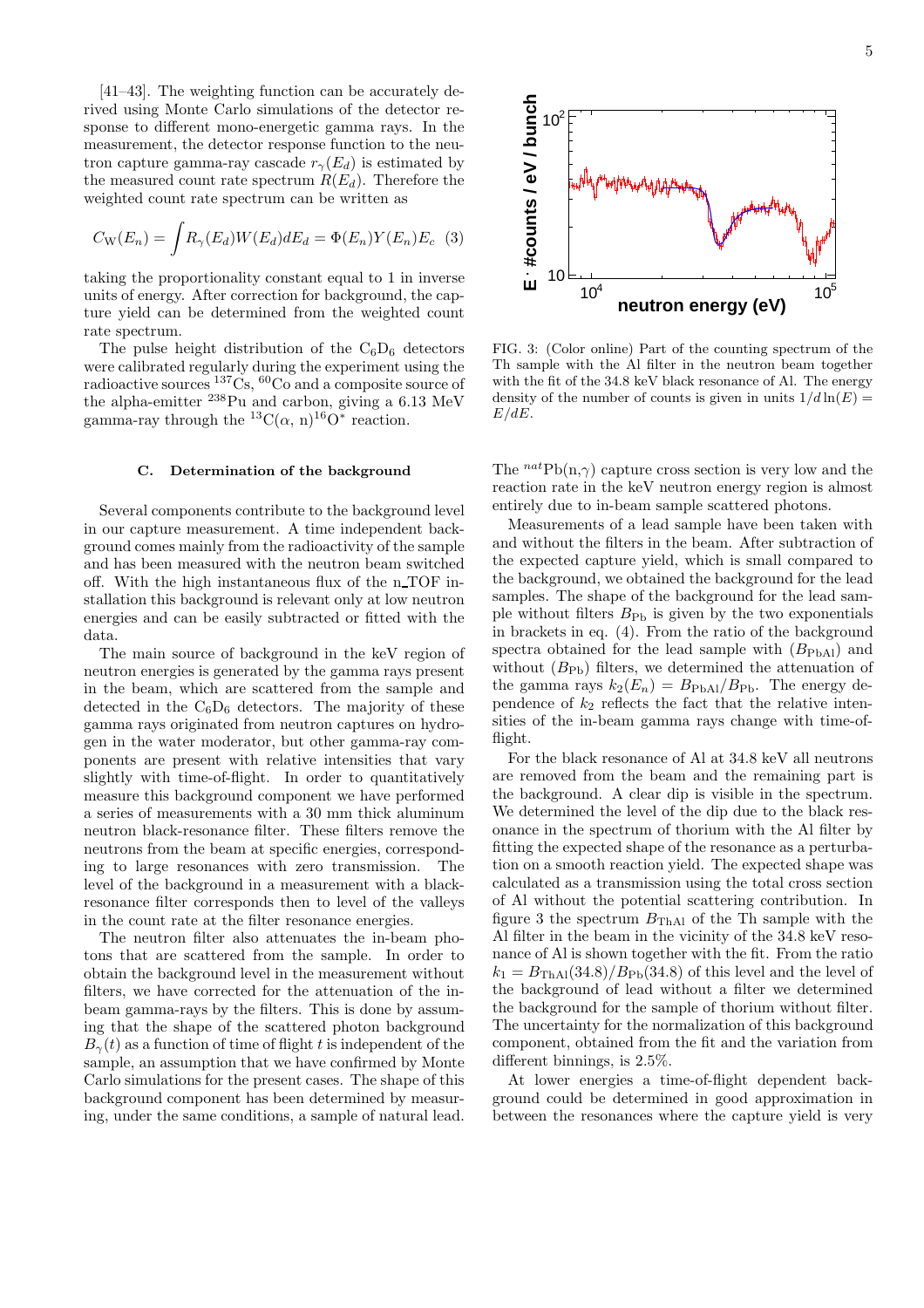low compared to the background. A small residual background will be fitted together with the resonance shapes. The total background obtained in this way, in counts per unit time-of-flight, could be parametrized as a function of the neutron time of flight  $t$  by

$$
B(t) = a_1 t^{b_1} + \frac{k_1}{k_2(t)} \left[ a_2 \exp(b_2 \cdot t) + a_3 \exp(b_3 \cdot t) \right] (4)
$$

where the first term corresponds to the low energy background and the exponents represent the photon induced background, with  $a_i$  and  $b_i$  suitably determined constants and with  $k_1$  and  $k_2(E_n)$  scaling factors explained in the text.

While our range of interest is below 1 MeV and is therefore below the fission threshold for  $232$ Th, contributions from the inelastic scattering channels, which are present from the first excited state of  $^{232}$ Th at 49.4 keV, are a supplementary source of background. Although the detected energy of the gamma decay of this state and even of the next state is below the signal threshold of 160 keV, states with spins and parities allowing inelastic scattering become an important source of background from about 700 keV. Indeed the gamma rays from fission or inelastic scattering cannot be distinguished from the gamma rays from neutron capture with  $C_6D_6$  detectors.

In order to exclude these background gamma rays we have repeated the analysis procedure applying a gammaray threshold of 1 MeV. This removes the background contributions from the  $(n,n'\gamma)$  reaction channels up to a neutron energy of 1 MeV at the expense of a reduction of the counting statistics. The count rate spectra and the backgrounds are shown in figure 4 for the two thresholds of 160 and 1000 keV.

Setting such a high threshold as 1 MeV may put the validity of the weighting function technique into question. However, the derived capture yields obtained using a threshold of 160 keV and of 1 MeV, and after normalization at the low-energy saturated resonances, turned out to be essentially identical within their error bars up to about 700 keV. As shown in figure 5 above 700 keV the gamma rays from inelastic scattering start to contribute to the background if a low threshold of 160 keV is applied, while this background is absent with the high threshold of 1 MeV. We explain this by the fact that the average gamma decay spectra for the thorium resonances are very similar because of the high level density and therefore the high number of states available for the gamma decay cascade. Since the measurement is self-normalized and hence not dependent on a reference measurement, any effect of a high gamma-ray threshold propagates in the same manner to the entire energy range. It is clear that this method of eliminating gamma rays from inelastically scattered neutrons may not be as straightforward when a reference measurement with a different isotope is used.



FIG. 4: (Color online) The measured count rate of the <sup>232</sup>Th(n,γ) reaction per bunch of  $7 \times 10^{12}$  protons and the derived background applying a gamma-ray threshold threshold of 160 and 1000 keV, respectively.



FIG. 5: (Color online) Derived capture yields using spectra with a gamma-ray threshold of 160 and 1000 keV respectively. Both yields are identical within their uncertainties up to a neutron energy of about 700 keV. Beyond that energy gamma rays from inelastic scattering become visible as a background that can be eliminated only with the high threshold.

#### III. RESULTS IN THE UNRESOLVED RESONANCE REGION

#### The capture cross section derived from the capture yield

The capture reaction yield as a function of neutron energy  $E_n$  is related to the capture cross section  $\sigma_\gamma$  and the total cross section  $\sigma_T$  by

$$
Y(E_n) = \mu(E_n) \left( 1 - e^{-n\sigma_T(E_n)} \right) \cdot \frac{\sigma_\gamma(E_n)}{\sigma_T(E_n)} \tag{5}
$$

where  $\mu(E_n)$  is the energy dependent multiple scattering correction. In the resolved resonance region the cross section is described by individual resonance parameters by means of the R-matrix formalism. In the unresolved res-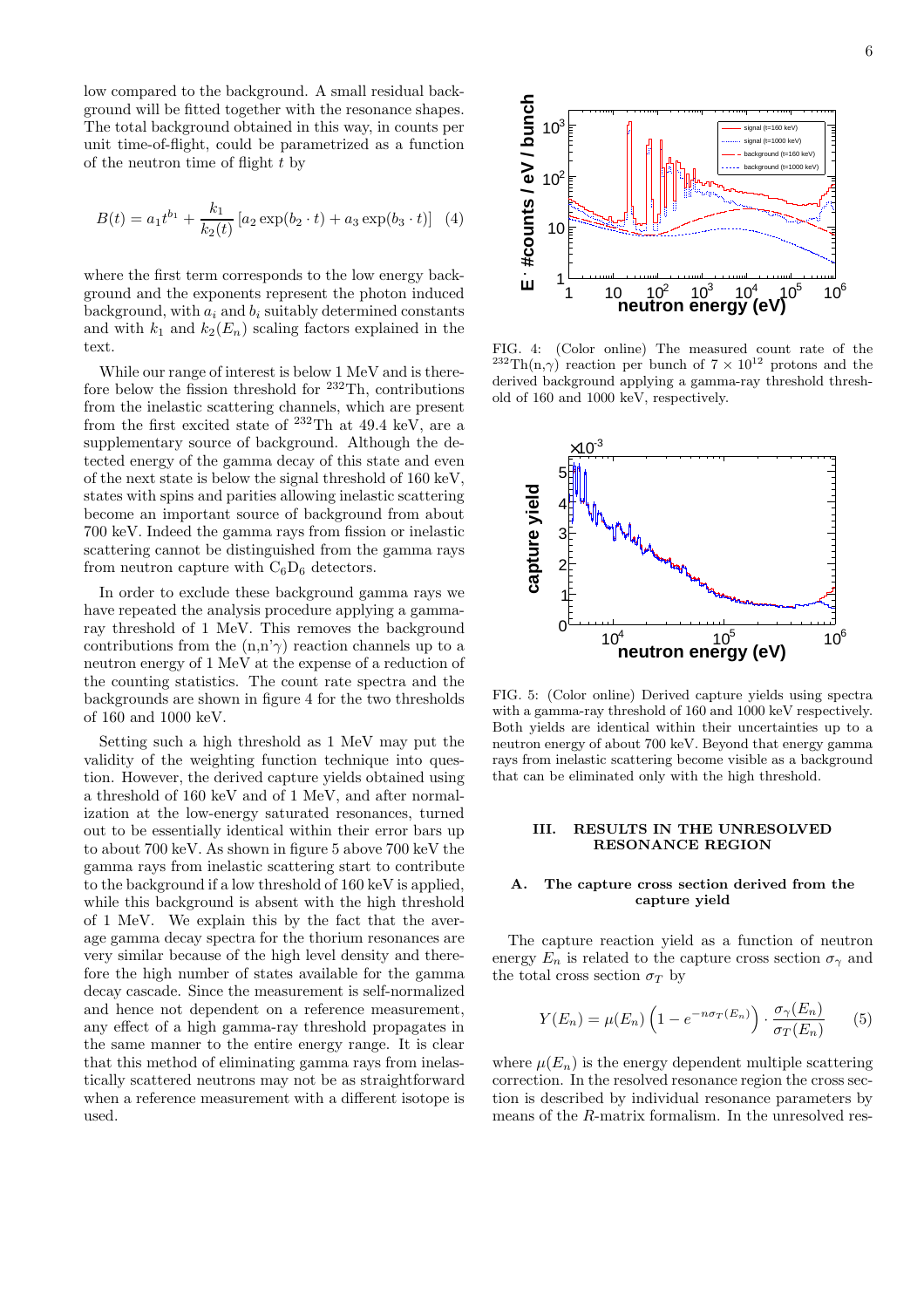

FIG. 6: (Color online) The correction factor  $f(E_n)$  due to self absorption and multiple scattering calculated with the code SESH [44].

onance region resonances are overlapping and one measures an average capture yield  $\langle Y(E_n) \rangle$ , which can be related to the average capture cross section by

$$
\langle Y(E_n)\rangle = f(E_n)\times n\times \langle \sigma_\gamma(E_n)\rangle \tag{6}
$$

where  $n$  is the sample thickness in atoms per barn and  $f(E_n)$  is the correction that accounts for self absorption and multiple scattering effects. This correction is in general not analytically determineable but can be obtained by Monte Carlo simulations. We have used the code SESH [44] to calculate this correction factor  $f(E_n)$ . This code calculates the correction by generating individual resonances according to user supplied level densities and neutron strength functions. The result of these calculations are shown in figure 6. The energy averaged cross section obtained in this way is reported in table I. In figure 7 the cross section is plotted, multiplied by  $\sqrt{E_n}$  in order to appreciate the data in the entire energy range.

#### B. Comparison with existing data

The present measurement, covering the full energy range from 4 keV to 1 MeV, well above the inelastic scattering threshold, can be compared to existing measurements in the overlapping energy regions. The prompt gamma-ray data from Borella et al. [26] and the activation data from Lindner et al. [16] agree with the present results within the stated uncertainties. Also the data of Poenitz and Smith [18] correspond reasonably well. The activation data from Karamanis *et al.* [28] show the same the shape but are systematically lower than the present results in the overlapping energy range. The prompt gamma-ray data from Wisshak et al. [27] are discrepantly higher up to about 40% below 10 keV and slightly lower around 100 keV. Macklin et al. [45] and Kobayashi et al. [19] have used freshly isotopically separated <sup>232</sup>Th samples, reducing largely the background due to the radioactivity of the daughter nuclei

TABLE I: The measured capture cross section of the  $^{232}\text{Th}(n,\gamma)$  reaction averaged over the neutron energy intervals  $E_{\text{low}}$  -  $E_{\text{high}}$ . The quoted uncertainties are statistical uncertainties only. An overall uncertainty of 3.5% should be applied to the cross section values in the entire neutron energy range (see text for a detailed discussion).

| $E_{\text{low}}$ | $E_{\rm high}$ | cross section | uncertainty |
|------------------|----------------|---------------|-------------|
| (keV)            | (keV)          | (b)           | (b)         |
| 3.994            | 4.482          | 0.958         | 0.020       |
| 4.482            | 5.028          | 1.281         | 0.021       |
| 5.028            | 5.642          | 1.097         | 0.016       |
| 5.642            | 6.331          | 1.004         | 0.014       |
| 6.331            | 7.103          | 0.912         | 0.013       |
| 7.103            | 7.970          | 0.919         | 0.013       |
| 7.970            | 8.942          | 0.848         | 0.013       |
| 8.942            | 10.033         | 0.817         | 0.012       |
| 10.033           | 11.257         | 0.800         | 0.012       |
| 11.257           | 12.631         | 0.787         | 0.012       |
| 12.631           | 14.172         | 0.761         | 0.012       |
| 14.172           | 15.902         | 0.729         | 0.011       |
| 15.902           | 17.842         | 0.685         | 0.011       |
| 17.842           | 20.019         | 0.613         | 0.010       |
| 20.019           | 22.461         | 0.641         | 0.010       |
| 22.461           | 25.202         | 0.566         | 0.009       |
| 25.202           | 28.277         | 0.545         | 0.009       |
| 28.277           | 31.728         | 0.513         | $0.008\,$   |
| 31.728           | 35.599         | 0.497         | 0.009       |
| 35.599           | 39.943         | 0.468         | 0.009       |
| 39.943           | 44.816         | 0.456         | 0.008       |
| 44.816           | 50.285         | 0.413         | 0.007       |
| 50.285           | 56.421         | 0.365         | 0.006       |
| 56.421           | 63.305         | 0.346         | 0.006       |
| 63.305           | 71.029         | 0.318         | 0.006       |
| 71.029           | 79.696         | 0.275         | 0.005       |
| 79.696           | 89.421         | 0.248         | 0.005       |
| 89.421           | 100.332        | 0.229         | 0.005       |
| 100.332          | 112.574        | 0.220         | 0.004       |
| 112.574          | 126.310        | 0.204         | 0.004       |
| 126.310          | 141.722        | 0.192         | 0.004       |
| 141.722          | 159.016        | 0.172         | 0.003       |
| 159.016          | 178.418        | 0.179         | 0.003       |
| 178.418          | 200.188        | 0.165         | 0.003       |
| 200.188          | 224.614        | 0.158         | 0.003       |
| 224.614          | 252.022        | 0.159         | 0.003       |
| 252.022          | 282.773        | 0.156         | 0.002       |
| 282.773          | 317.277        | 0.147         | 0.002       |
| 317.277          | 355.990        | 0.144         | 0.002       |
| 355.990          | 399.428        | 0.141         | 0.002       |
| 399.428          | 448.165        | 0.140         | 0.002       |
| 448.165          | 502.849        | 0.158         | 0.002       |
| 502.849          | 564.207        | 0.154         | 0.002       |
| 564.207          | 633.051        | 0.164         | 0.001       |
| 633.051          | 710.294        | 0.178         | 0.001       |
| 710.294          | 796.963        | 0.179         | 0.001       |
| 796.963          | 894.207        | 0.156         | 0.001       |
| 894.207          | 991.452        | 0.135         | 0.001       |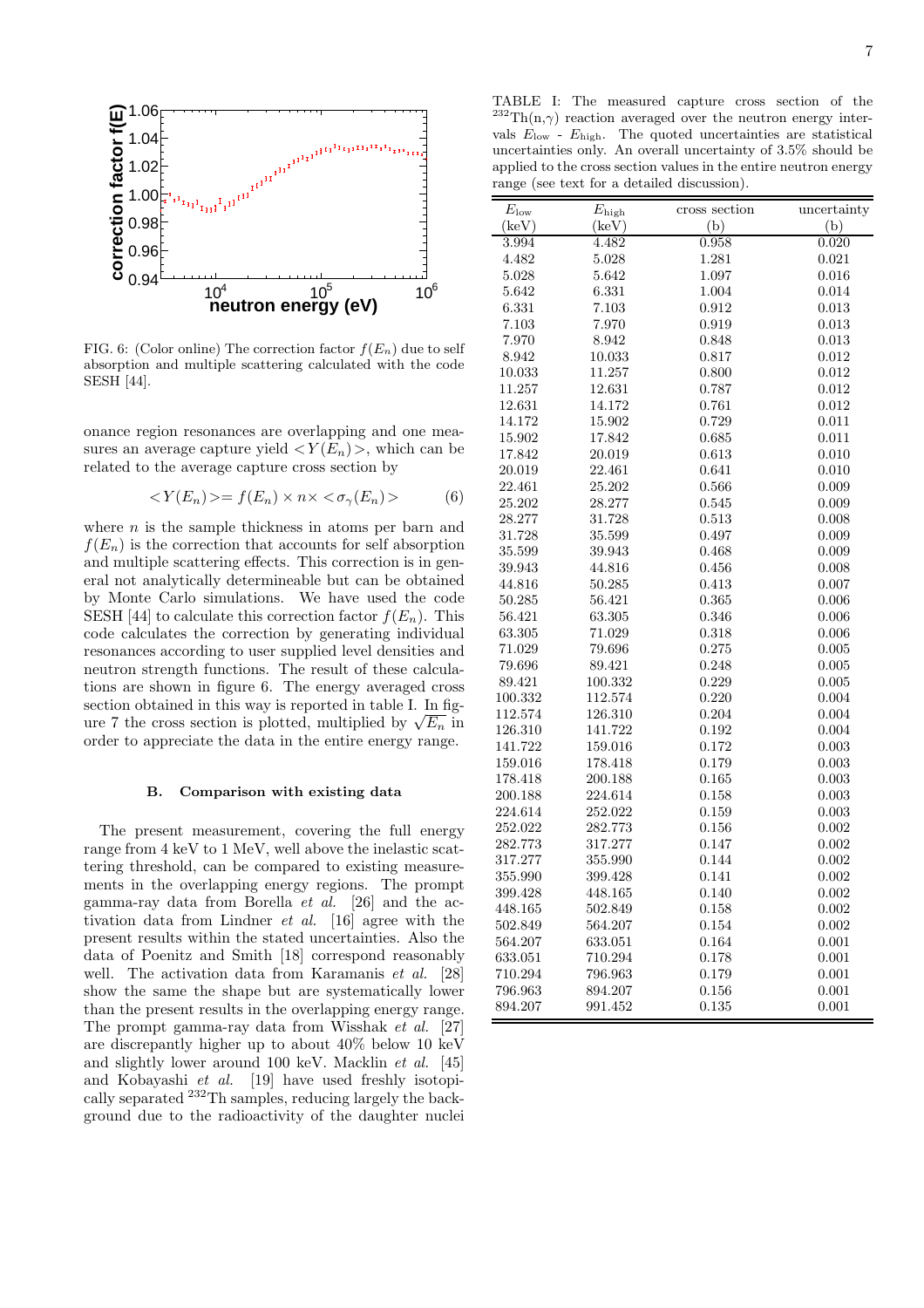

FIG. 7: (Color online) The neutron capture cross section  $^{232}Th(n,\gamma)$  multiplied by the square root of the neutron energy, showing the measured data and an average parameter fit, compared to several other experimental data sets. In order to keep the figure readable, data covering energy bins are represented by points and the uncertainties for some data sets are omitted.

of the decay chain. These data show still differences with the present results ranging up to more than 10%, probably due to normalization problems. The data from these experiments are also shown in figure 7. Additional data, including resonance data, can be found elsewhere [15, 17, 20–25, 46].

We believe that many of the discrepancies with previous experiments, when exceeding the reported systematic uncertainties, could be explained from unrecognized errors on the normalization procedures, affecting the whole data set in the same way, or insufficient corrections to background estimations, applied weighting functions, or flux determinations.

In addition to these experimental data we have added in the figure a calculated cross section coming from a full evaluation of the neutron induced reactions on <sup>232</sup>Th up to 60 MeV [47] using the EMPIRE code system [48]. The calculation is based on the dispersive coupled-channel optical model potential recently developed for thorium [49] and employed a combination of the Hauser-Feshbach theory and exciton model to describe the decay of the compound nucleus. Although this calculation is not based on the measurement, the good agreement is striking. The data is also in good agreement with a recent evaluation by Maslov et al. [50].

#### C. Average parameter description of the capture cross section

The measured cross section shown in figure 7 has been fitted by an average parameter description, also shown in the figure. A different way to describe average cross sections, as a complement to optical model calculations, is to use R-matrix theory, which is usually used for resolved resonances. This procedure corresponds to a Hauser-Feshbach calculation with width fluctuations [51]. In the unresolved resonance region, fictitious resonances can be generated to describe the average cross section. These resonances enable the calculation of not only the average cross sections but also self-shielding factors in a consistent way. Therefore it is important to employ an average resonance parameter description.

The resonances in the unresolved resonance region have an average reduced neutron width  $\langle g\Gamma_n^{\ell}\rangle$  related to the neutron strength function  $S_{\ell}$  by

$$
S_{\ell} = \frac{1}{2\ell + 1} \frac{< g\Gamma_n^{\ell} >}{D_{\ell}} \tag{7}
$$

where  $D_{\ell}$  is the level spacing for neutron resonances of orbital momentum  $\ell$ . In a similar way the average radiation width  $\langle \Gamma_{\gamma} \rangle$  is included. The partial cross section for a reaction from the ingoing channel  $c$  to the outgoing channel  $c'$  is then related to the average collision matrix elements  $U_{cc'}$  describing the reaction by

$$
\langle \sigma_{cc'} \rangle = \pi \lambda_c^2 g_c \langle (\delta_{cc'} - U_{cc'})^2 \rangle \tag{8}
$$

The collision matrix elements  $U_{cc'}$  are in their turn related to the R-matrix containing the level properties, i.e. level energies and decay amplitudes of the resonances (widths). The capture cross section can be described in this way with only a few average parameters for each partial wave.

We used the code FITACS [52] as included in SAMMY [53] to fit the average capture cross section with average resonance parameters from a Hauser-Feshbach calculation with width fluctuations. In the code the parameters that can be varied are the neutron strength functions  $S_{\ell}$ , the level spacings  $D_{\ell}$ , and the average radiation width  $\langle \Gamma_{\gamma} \rangle_{\ell}$ . The energy dependence of these parameters and the competitive widths from inelastic scattering are also taken into account. The level information for the inelastic channels has been taken from the ENSDF database [54]. The contributions from the first three partial waves is sufficient up to 1 MeV.

Much care has to be taken when trying to fit these parameters from the data, since the parameters are largely correlated, in particular the parameters for a same partial wave. In addition the parameters are sensitive in a different way to the total or partial cross sections. The best way to constrain the fit to the most physical values of the parameters is to include datasets for different reaction cross sections in a simultaneous fit. In this work however we have used only the present capture data.

It may be instructive to see the contributions of each partial wave to the capture cross section as shown in figure 8. While letting free many combinations of parameters we found that is was in many cases possible to obtain a good overall fit of the capture data alone. This indicates that the parameters are strongly correlated. The plot in figure 8 has been obtained with fixed values  $D_0 = 17.2 \text{ eV}$ for the level spacing and other parameters as given here-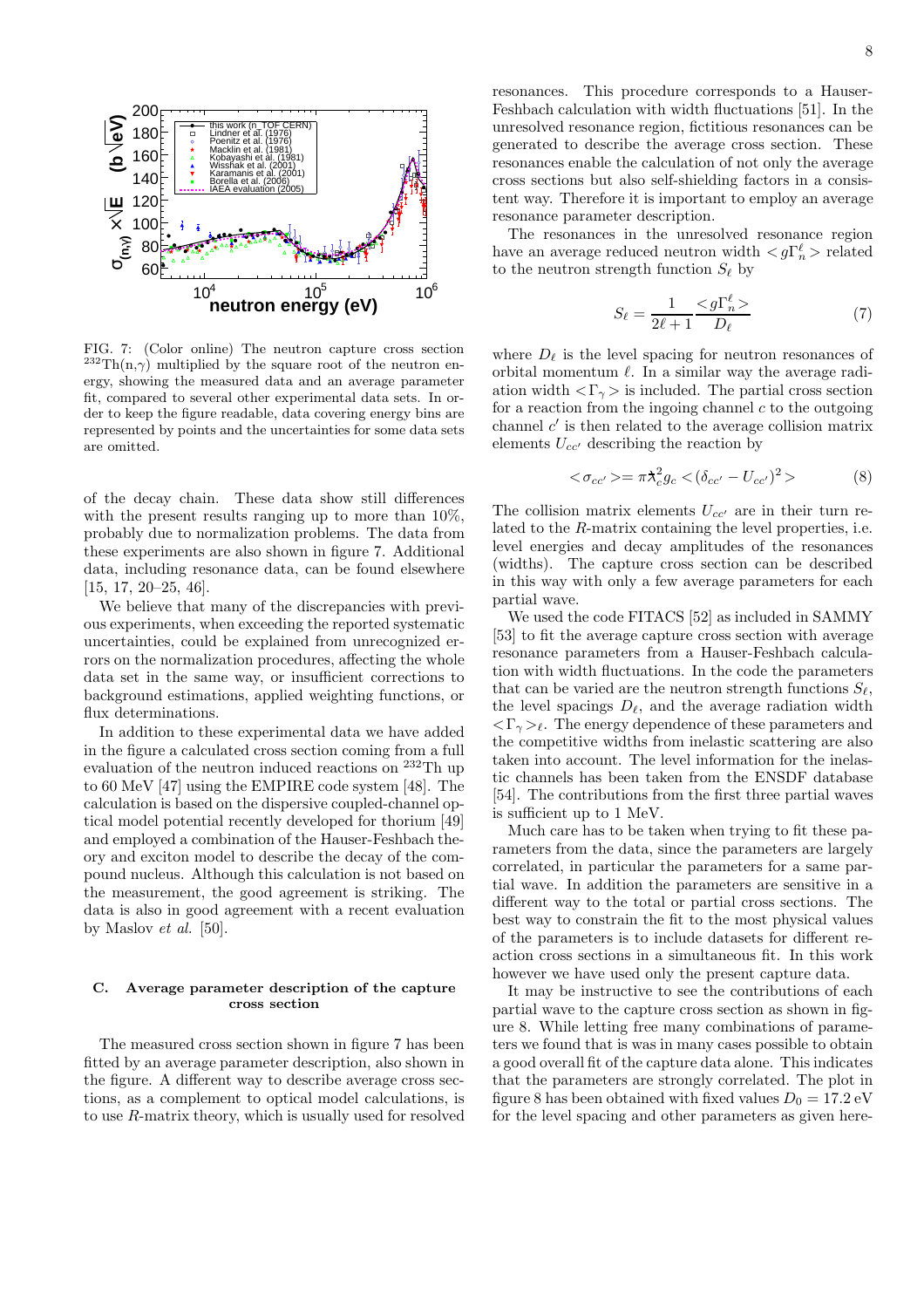

FIG. 8: (Color online) The measured cross section and a description with average resonance parameters using the code FITACS. The partial wave contribution for  $\ell = 0, 1$  and 2 are also shown.

after. Variations of  $D_0$  from 16.6 to 17.6 eV did practically not influence the following results. The values for  $D_1$  and  $D_2$  were scaled to  $D_0$  by the number of allowed spin states assuming a  $2J+1$  spin dependence of the level density. Values  $S_0 = 0.87 \times 10^{-4}$  and  $S_1 = 1.9 \times 10^{-4}$  for the neutron strength functions were taken from ref. [49]. The fitted values resulting from the code FITACS were  $S_2 = 0.89 \times 10^{-4}, \langle \Gamma_\gamma \rangle_0 = \langle \Gamma_\gamma \rangle_2 = 18.8 \text{ meV}, \text{ and}$  $\langle \Gamma_{\gamma} \rangle = 20.6$  meV. These values of the average gamma width are comparable but slightly lower than those found in the resolved resonance analysis and as found in for example [9]. We repeated the fit like before but now keeping all gamma widths fixed to  $\langle \Gamma_{\gamma} \rangle_{\ell} = 24.3$  meV. The resulting fitted strength functions were in that case  $S_0 = 0.68 \times 10^{-4}, S_1 = 1.4 \times 10^{-4}$  and  $S_2 = 0.43 \times 10^{-4}$ .

#### IV. DISCUSSION OF UNCERTAINTIES

Only uncorrelated or statistical uncertainties are given in table I with the result on the measured cross section. The total uncertainty on the cross section consists of several contributions that can be identified from the analysis procedure. The main sources come from the background determination and from the absolute neutron flux determination. The uncertainty related to the influence of the weighting function is rather small in this case since the measurement is not relative to a different isotope, but it is self-normalized to the saturated resonances at 21.79 and 23.46 eV we used. The gamma-ray spectra are quite similar for the different resonances, due to the large number of levels available for decay after capture. The influence of the threshold may play a role, but the resulting cross section with a low or high threshold give statistically coherent results. From these considerations we could assign an uncertainty of 0.5% from the application of the PHWT.

The uncertainty due to background subtraction is the

most delicate to estimate. The absolute level of the background requires the determination of the level of the black resonance as explained in details above. We applied several combinations of fits and binnings of the spectra and we estimate the uncertainty on the background subtraction at the level of 2.5%. This value is also in agreement with the maximum difference in cross section obtained with a threshold of 160 keV and 1000 keV.

The correction resulting from a simulation with the code SESH for self-absorption above 4 keV in at maximum about 4%. Although we had no other independent calculation to compare the correction and derive a possible uncertainty, we believe that the uncertainty on the correction is small and we have not included it in the error balance.

For the estimation of the uncertainty of the shape of the neutron flux we have adopted an uncertainty of 2%. An uncertainty on the absolute level of the flux is not relevant since we have normalized the yield on the saturated resonances.

TABLE II: The different components of the estimated systematic or correlated uncertainty on the measured cross section.

| component     | uncertainty $(\%)$ |  |
|---------------|--------------------|--|
| <b>PHWT</b>   | 0.5                |  |
| normalization | 0.5                |  |
| background    | 2.5                |  |
| flux shape    | 2.0                |  |
| total         | 3.3                |  |

Adding up these components gives a total correlated or systematical uncertainty of 3.5% listed in the table II. A detailed covariance propagation for the present analysis procedure and within the given assumptions on the uncertainty contributions is described in a separate report [55].

#### V. CONCLUSION

A new set of self-normalized <sup>232</sup>Th neutron capture yield data has been obtained in a large energy range from 1 eV to 1 MeV from a measurement at n TOF at CERN. The cross section in the unresolved resonance region from 4 keV to 1 MeV has been extracted and the results have been fitted in terms of average resonance parameters. The point-wise data have been reported in logarithmically equidistant energy bins with 20 bins per energy decade. A comparison with existing data has solved an important discrepancy in the 10 keV region and increased the present knowledge of the capture cross section up to 1 MeV.

The present measurement covers a large energy range including the both the endpoints of other time-of-flight measurements and the starting energies of activation measurements.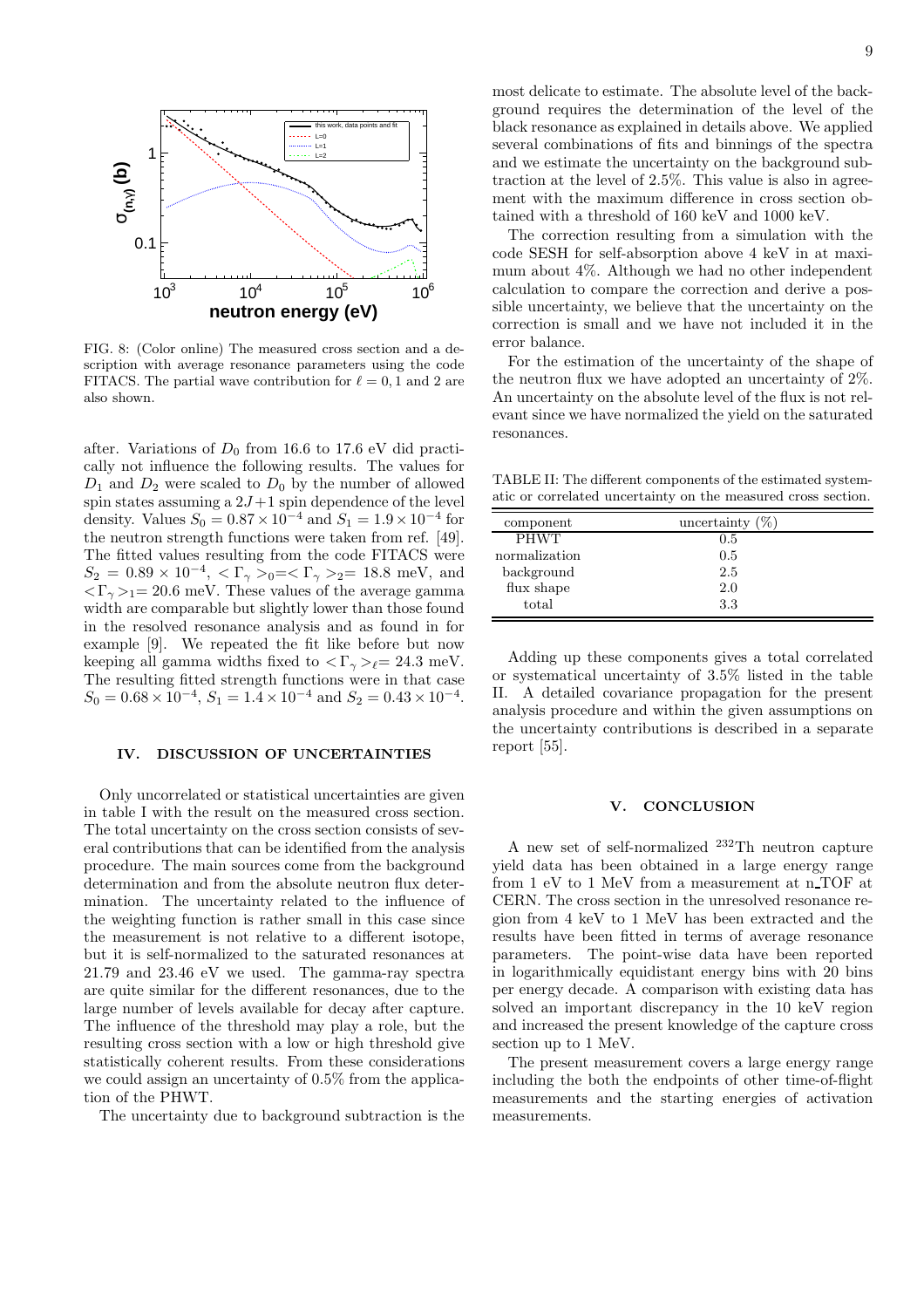Without giving into details going beyond the scope of this paper, it is clear that the accurate knowledge of this cross section is of great importance for a thorium-based nuclear fuel cycle. In addition, the precisely measured cross section puts severe constraints on optical model calculations predicting cross sections for this nucleus. Additional information is expected from the analysis of the resolved resonances below 4 keV.

- [1] G. Wallerstein et al., Rev. Mod. Phys. 69, 995 (1997).
- [2] F. Käppeler, Progress in Particle and Nuclear Physics 43, 419 (1999).
- [3] G. E. Mitchell, J. D. Bowman, and H. A. Weidenmüller, Rev. Mod. Phys. 71, 445 (1999).
- [4] Y. Masuda et al., Nucl. Phys. A **721**, 485C (2003).
- [5] M. Salvatores, I. Slessarev, and A. Tchistiakov, Nucl. Sci. Eng. 130, 309 (1998).
- [6] W. Gudowski, Nucl. Phys. A 654, 436c (1999).
- [7] S. David, A. Billebaud, M. E. Brandan, R. Brissot, A. Giorni, D. Heuer, J. M. Loiseaux, O. Meplan, H. Nifenecker, J. B. Viano, et al., Nucl. Instrum. Methods Phys. Res. Sect. A 443, 510 (2000).
- [8] A. Bidaud, Ph.D. thesis, University Paris XI, Orsay  $(2005)$ .
- [9] S. F. Mughabghab, M. Divadeenam, and N. E. Holden, Neutron cross sections: Neutron resonance parameters and thermal cross sections.  $Z=1-60$  (Academic Press, 1981).
- [10] S. I. Sukhoruchkin, Z. N. Soroko, and V. V. Deriglazov, Low Energy Neutron Physics, Volume I/16B, Tables of Neutron Resonance Parameters (Springer, Landolt-Börnstein, 1998).
- [11] See for example the International Atomic Energy Agency (IAEA) on www-nds.iaea.org, or the OECD Nuclear Energy Agency on www.nea.fr.
- [12] G. E. Mitchell, J. D. Bowman, S. I. Pentillä, and E. I. Sharapov, Phys. Rep. p. 157 (2001).
- [13] S. L. Stephenson et al., Phys. Rev. C 58, 1236 (1998).
- [14] J. D. Bowman, G. T. Garvey, M. B. Johnson, , and G. E. Mitchell, Annu. Rev. Nucl. Part. Sci. 43, 829 (1993).
- [15] F. Rahn et al., Phys. Rev. C 6, 1854 (1972).
- [16] M. Lindner, R. J. Nagle, and J. H. Landrum, Nucl. Sci. Eng. 59, 381 (1976).
- [17] R. L. Macklin and J. Halperin, Nucl. Sci. Eng. 64, 849 (1977).
- [18] W. P. Poenitz and D. L. Smith, Nucl. Sci. Eng. 59, 381 (1976).
- [19] K. Kobayashi, Y. Fujita, and N. Yamamuro, J. Nucl. Sci. Techn. p. 823 (1981).
- [20] R. L. Macklin, Nucl. Sci. Eng. 79, 118 (1981).
- [21] D. K. Olsen, R. W. Ingle, and J. L. Portney, Nucl. Sci. Eng. 82, 289 (1982).
- [22] R. B. Perez, G. de Saussure, R. L. Macklin, J. Halperin, and N. W. Hill, Nucl. Sci. Eng. 80, 189 (1982).
- [23] K. Kobayashi et al., Ann. Nucl. Energy 15, 381 (1988).
- [24] W. Y. Baek, G. N. Kim, M. H. Cho, I. S. Ko, W. Namkung, Y. V. Grigoriev, H. Faikov-Stanczyk, V. N. Shvetshov, and W. I. Furman, Nucl. Instrum. Methods Phys. Res. Sect. B 168, 453 (2000).
- [25] Y. V. Grigoriev et al., J. Nucl. Sci. and Tech. supp. 2,

#### Acknowledgments

This work has been supported by the European Commission's 5th Framework Programme under contract number FIKW-CT-2000-00107 (n TOF-ND-ADS Project).

350 (2002).

- [26] A. Borella, K. Volev, A. Brusegan, G. Lobo, P. Schillebeeckx, F. Corvi, N. Koyumdjieva, N. Janeva, and A. A. Lukyanov, Nucl. Sci. Eng. 152, 1 (2006).
- [27] K. Wisshak, F. Voss, and F. Käppeler, Nucl. Sci. Eng. 137, 183 (2001).
- [28] D. Karamanis et al., Nucl. Sci. Eng. 139, 282 (2001).
- [29] G. Aerts et al., in preparation (2006).
- [30] G. Aerts, Ph.D. thesis, University Paris XI, Orsay (2005).
- [31] C. Rubbia et al., Tech. Rep. CERN/LHC/98-02, CERN (1998).
- [32] U. Abbondanno et al., Tech. Rep. CERN-SL-2002-053 ECT (2003).
- [33] J. Pancin et al., Nucl. Instrum. Methods Phys. Res. Sect. A 524, 102 (2004).
- [34] U. Abbondanno et al., Tech. Rep. CERN/INTC 2001-038 (2001).
- [35] A. Ferrari, C. Rubbia, and V. Vlachoudis, Tech. Rep. CERN-SL-EET-2001-036, CERN (2002).
- [36] R. Plag et al., Nucl. Instrum. Methods Phys. Res. Sect. A 496, 425 (2003).
- [37] S. Marrone et al., Nucl. Instrum. Methods Phys. Res. Sect. A 517, 389 (2004).
- [38] C. Borcea et al., Nucl. Instrum. Methods Phys. Res. Sect. A 513, 524 (2003).
- [39] U. Abbondanno et al., Nucl. Instrum. Methods Phys. Res. Sect. A 538, 692 (2005).
- [40] F. Bečvář, Nucl. Instrum. Methods Phys. Res. Sect. A 417, 434 (1998).
- [41] F. Corvi et al., Nucl. Sci. Eng. **107**, 272 (1991).
- [42] J. N. Wilson, B. Haas, S. Boyer, D. Dassié, G. Barreau, M. Aiche, S. Czajkowski, C. Grosjean, and A. Guiral, Nucl. Instrum. Methods Phys. Res. Sect. A 511, 388 (2003).
- [43] U. Abbondanno et al., Nucl. Instrum. Methods Phys. Res. Sect. A 521, 454 (2004).
- [44] F. H. Fröhner, SESH, computer code GA-8380, Gulf General Atomic (1968).
- [45] R. L. Macklin and R. R. Winters, Nucl. Sci. Eng. 78, 110 (1981).
- [46] G. Baldwin and G. Knoll, Nucl. Sci. Eng. 88, 121 (1984).
- [47] R. Capote, M. Sin, and A. Trkov, in preparation (2005).
- [48] M. Herman et al., Nuclear reaction model code EMPIRE v.2.19, URL www-nds.iaea.org/empire/.
- [49] E. S. Soukhovitskii, R. Capote, J. M. Quesada, and S. Chiba, Phys. Rev. C 72, 024604 (2005).
- [50] V. M. Maslov et al., Tech. Rep. Report INDC(BLR)-016, International Atomic Energy Agency (2003).
- [51] F. H. Fröhner, Nucl. Sci. Eng. 103, 119 (1989).
- [52] F. H. Fröhner, B. Goel, and U. Fischer, FITACS, computer code Report ANL-83-4, Argonne National Labora-